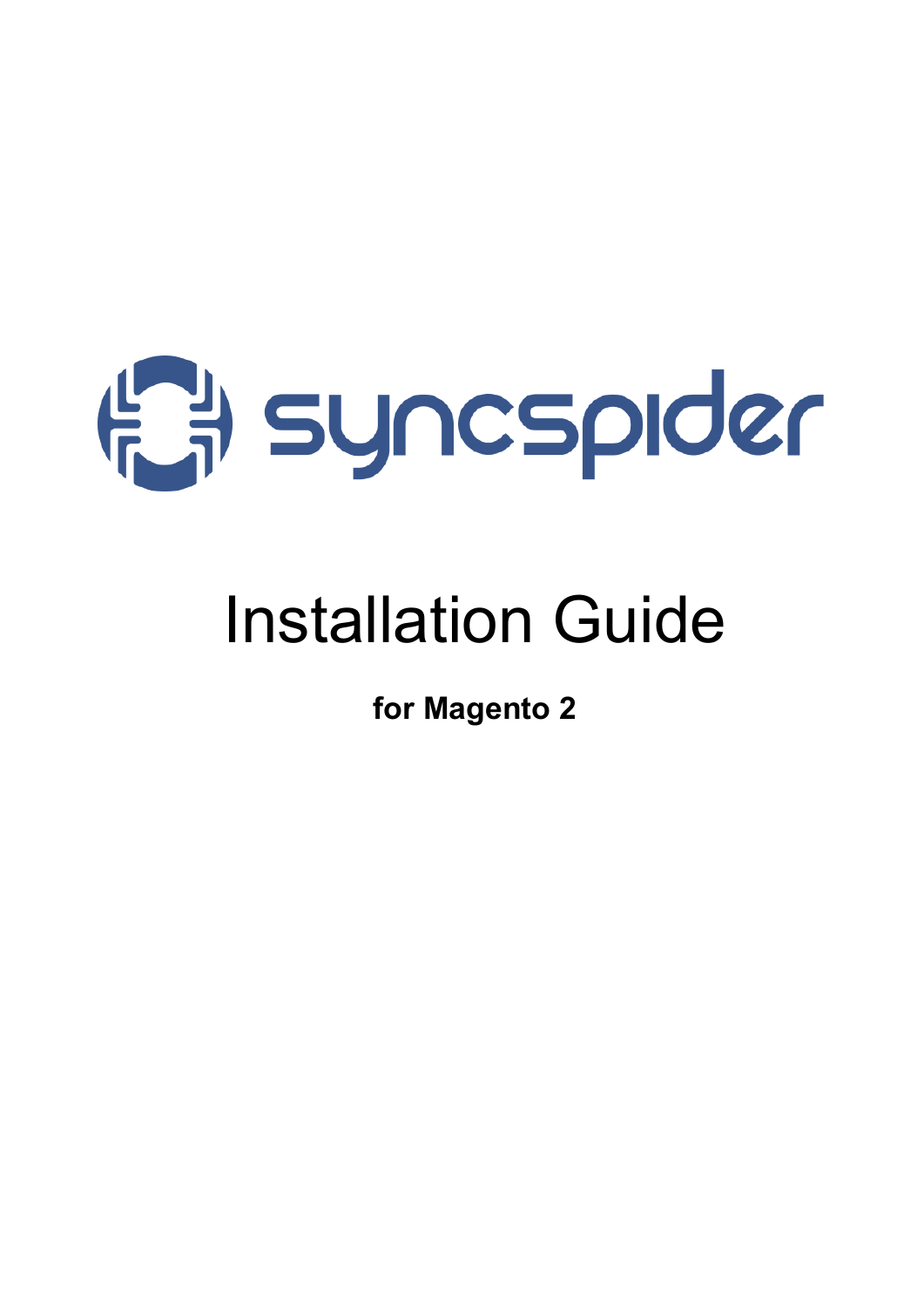1. Choose the installation method.

#### *1.1 Using Module Manager from the Magento Admin.*

1.1.1 Log into your Magento 2 admin area.

1.1.2 Then, follow the steps described here:

http://devdocs.magento.com/guides/v2.2/comp-mgr/module-man/compman-start.html

### *1.2 Downloading and pasting method.*

1.2.1 Press "Download" to download a module zip file.

1.2.2 Connect to your server via FTP or SSH.

1.2.3 Change your directory to your magento 2 root.

- 1.2.4 Create folder "SyncSpider" under `<magento2-root>/app/code`
- 1.2.5 Create folder "APIextension" under `<magento2-root>/app/code/SyncSpider`
- 1.2.6 extract the module zip file in the folder `<magento2-root>/app/code/SyncSpider/APIextension`
- 1.2.7 Connect to your server via SSH.
- 1.2.8 Execute the following commands:

1.2.8.1 *change directory to your magento 2 root folder* - `cd <magento2-root>`

1.2.8.2 *enable maintenance mode* - `php bin/magento maintenance:enable`

1.2.8.3 *enable the module* - `php bin/magento module:enable

### SyncSpider\_APIextension`

1.2.8.4 *upgrade database with module information* - `php bin/magento setup:upgrade`

1.2.8.5 *deploy static view file where <locale-list> is list with all the languages your store*

*uses, for example, de DE en US* - `php bin/magento setup: static-content: deploy <locale-list>`

1.2.8.6 *clean the cache* - `php bin/magento cache:clean`

1.2.8.7 *disable maintenance mode* - `php bin/magento maintenance:disable`

## *1.3 Installing using a composer.*

1.3.1 Select "Technical details" under the "Download" button.

1.3.2 Copy "Component name".

1.3.3 Connect to your server via SSH.

1.3.4 Execute the following commands:

1.3.4.1 change directory to your magento 2 root folder - `cd <magento2-root>`

1.3.4.2 enable maintenance mode - `php bin/magento maintenance:enable`

 1.3.4.3 require the module package - `composer require "<Previously copied component name>" --no-dev`

1.3.4.4 enter credentials if necessary

1.3.4.5 enable the module - `php bin/magento module:enable

SyncSpider\_APIextension`

1.3.4.6 upgrade database with module information - `php bin/magento setup:upgrade`